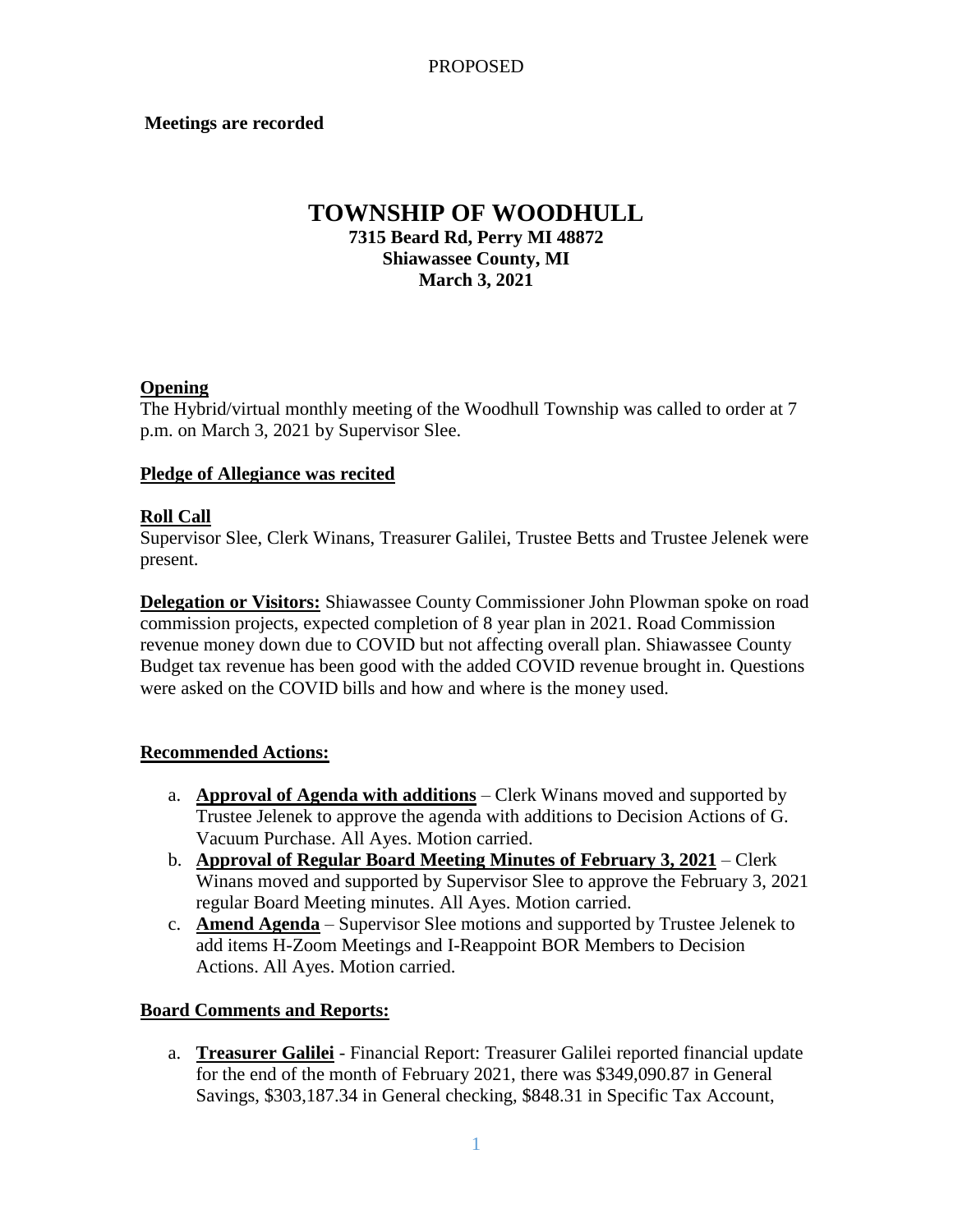### PROPOSED

\$2,274.89 in Park Savings. \$73,217.78 in Cemetery Fund. 3 CD's totaling \$221,086.57. Subject to audit.

- b. **Clerk Winans** Direct deposit is not in place as of yet. Will update next month on progress. IRS bill issue was cleared up. Township did not have any penalty costs and found to have overpaid. Questions brought forth on BOR members oath being valid due to 10 day mandate. Supervisor Slee motioned to amend the agenda to reappoint the BOR members.
- c. **Supervisor Slee** Supervisor Slee gave the monthly FOIA Report. Discussion held on FOIA policy procedures not being followed. FOIA Worksheets must be filled out for all FOIA requests by the FOIA Administrator. The Board of Review Organization meeting is set for March 2, 2021 at 9:00AM. Board of Review meeting with the public set for March 8, 2021 1-4PM and 6-9PM and March 11, 2021 9AM-3PM. The BOR meetings will not be held virtually. Budget Workshop and setting of Board Salaries will be March 15, 2021 at 10AM and the Budget Hearing March 25, 2021 at 10AM. Shiawassee County Road Commission will meet in April. Supervisor Slee attended both FOIA Class and Board of Review Class through MTA.
- d. **Trustee Jelenek** Trustee Jelenek read an attached statement.

### **Committee Reports:**

**Fire & Ambulance:** Rick Betts reported for the month of January 2021. Woodhull TWP 11 fire calls, 11 Ambulance calls. Total LSW Fire runs for the 2021 year was 35. Total Ambulance runs 14.

**Planning Commission:** Betts reported that both PC items are on the nightly agenda to be discussed.

Park Commission: Presented by Cathy Provines. The newly appointed board is working on a pavilion policy. Working on moving horseshoe pit, possibly putting in a corn hole game instead. Purchased trash can barrels. Putting in 3 additional doggie bag mailboxes. Considering future ideas of food trucks, movie nights, walking club and ice rink.

**Public Comments:** Call to Public was opened at 7:54 p.m.; closed at 7:59 p.m.

#### **Decision Items:**

a. **Bills:** Clerk Winans reported.

The payroll for the month of March totaled \$10,345.00 using check #'s 27400 thru 27420. The March bills in the amount of 5,238.63 using checks #'s 27422 thru 27433 and 3 auto pay bills.

Trustee Betts moved and Supervisor Slee supported to pay the March bills as presented. Roll call vote was taken. Galilei, yes; Slee, yes; Betts, yes; Jelenek, yes; Winans, yes; Motion carried.

b. **Recommendation for PSUP 21-01 Schelgel:**

Mark Schegel addressed the board and public regarding his petition. Trustee Jelenek moved and supported by Supervisor Slee to approve recommendation of the PSUP21-01 Schelgel.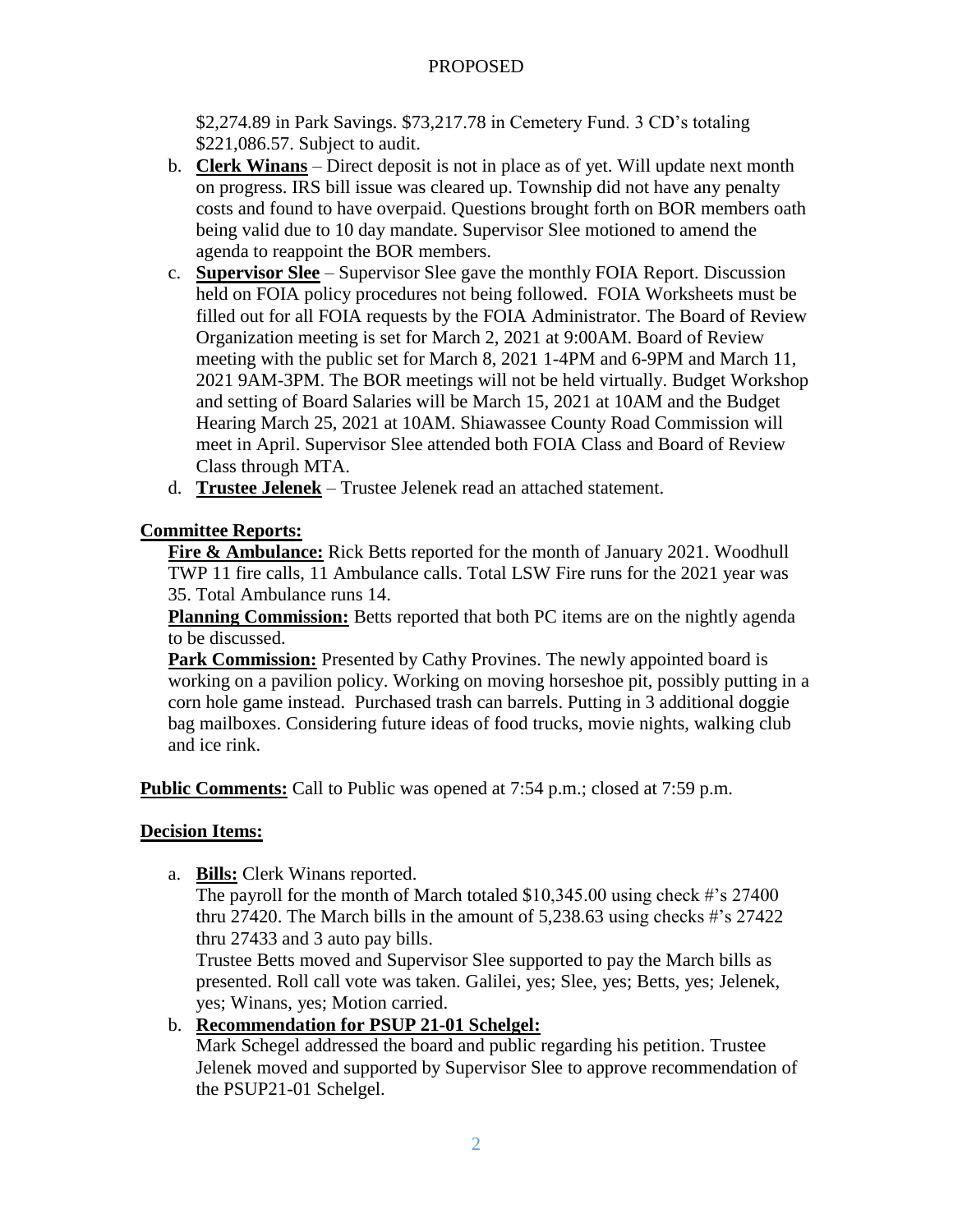# PROPOSED

All Ayes. Motion carried.

c. **Appoint Planning Commission Member Jameson Dean:**

Clerk Winans moved and Trustee Betts supported to approve the Appointment of Jameson Dean to the Planning Commission. Roll call vote taken. Jelenek, yes; Slee, yes; Betts, yes; Galilei, yes; Winans, yes. Motion carried.

- d. **Appoint Custodial Personnel:** Tabled till next meeting. Trustee Jelenek will contact for interview.
- e. **Approve Planning Commission ByLaws update:** Supervisor Slee moved and supported by Trustee Betts to approve the updated Planning Commission ByLaws. Roll call taken. Galilei, yes; Winans, yes; Jelenek, no; Betts, yes; Slee, yes. Motion carried.
- f. **Budget transfer for Auditor Account:** Trustee Jelenek moved and supported by Trustee Betts to approve the budget transfer of \$1500.00 from General Checking Contingency 101-900-950 to Auditor Account 101-223-813. Roll call taken: Slee, yes; Betts, yes; Jelenek, yes; Winans, yes; Galilei, yes. Motion carried.
- g. **Purchase Vacuum Cleaner:** Motion to purchase a vacuum cleaner tabled to future meeting.
- h. **Zoom Virtual Meeting:** Discussion held on continuing zoom virtual hybrid meetings as Covid Restrictions are being lightened. Will revisit continued need or not at next monthly board meeting.
- **i. Reappoint Board of Review Members:** Trustee Jelenek moved and supported by Trustee Betts to reappoint Carol Maize, Gerald Rozen, Michael Carlton, and Michael Bachelder to the Board of Review Board. Roll call vote taken. Betts, yes; Galilei, yes; Slee, yes; Winans, yes; Jelenek, yes. Motion carried.

**Old Business:** Hall Rental Rates. Discussion held on hall rental rate increase to \$100.00 with \$100.00 refundable deposit for Woodhull Township Residents. \$200.00 with \$200.00 refundable deposit for Non-residents. Keeping Jamboree free, AA free and funeral dinners for residents free with a \$50.00 refundable deposit. Trustee Jelenek moved and supported by Galilei to accept recommendation of \$100.00 rental fee with \$100.00 refundable deposit for Woodhull Township residents to rent hall and keep \$50.00 refundable deposit for non-profits and funeral dinners. No charge for AA meetings and Jamboree meetings. \$25.00 Quilting group charge. Roll call taken. Betts, yes; Galilei, yes; Slee, yes; Winans, yes; Jelenek, yes. Motion carried.

# **New Business**: None

**Public Comments:** Call to public was opened at 8:46 p.m.; closed at 8:46 p.m. Questions were given on FOIA's and Hall Rentals.

**Adjournment:** Supervisor Slee moved to adjourn. Meeting adjourned at 9:03 p.m.

Sandy Winans, Clerk